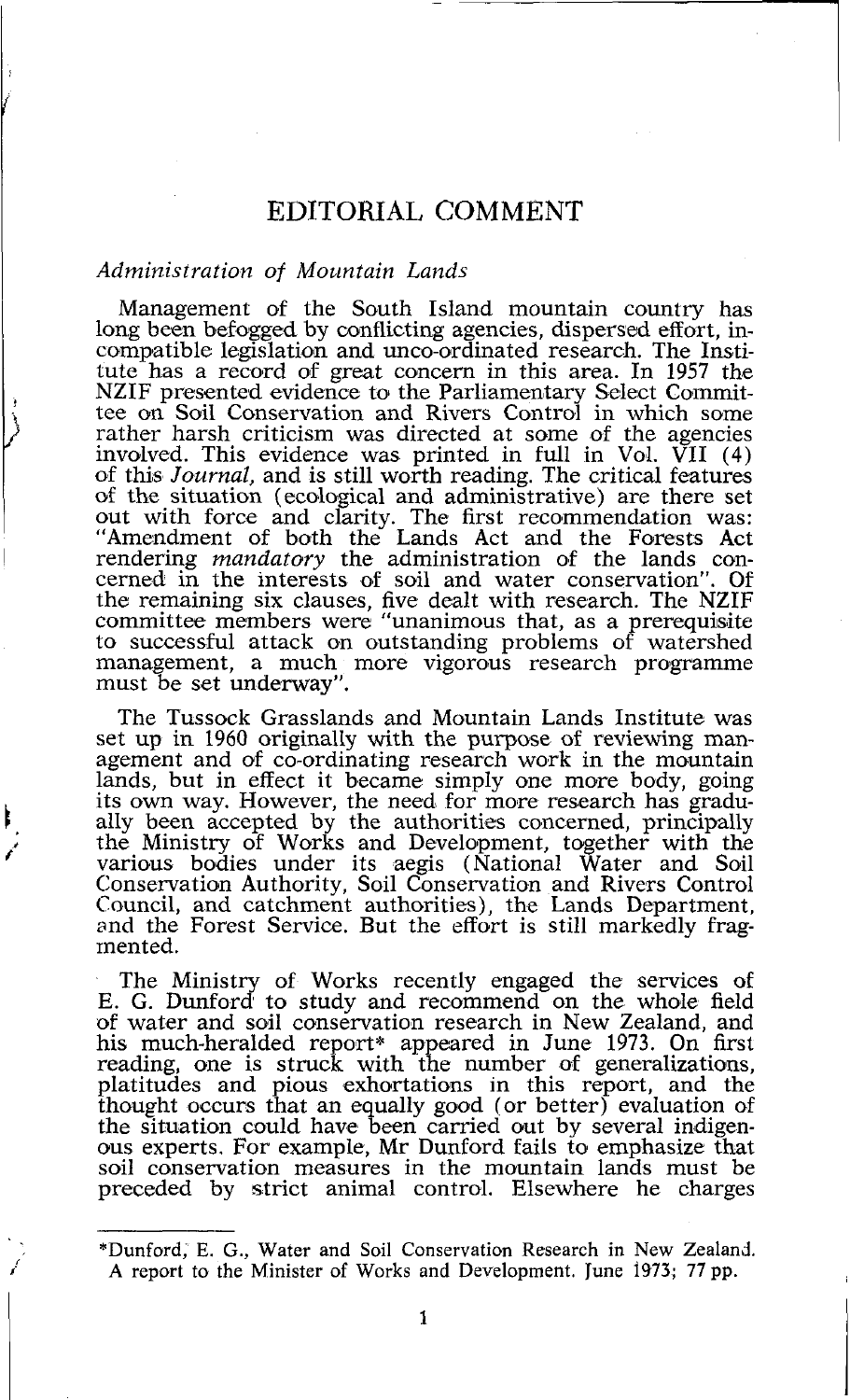North Island research organizations to "determine methods of reducing soil erosion in the Ruahine Ranges" but apparently overlooks soil erosion problems in the Kaweka, Rimu-<br>taka and Tararua Ranges which collectively provide problems taka and Tararua Ranges whlch collectively provide problems many times greater than the Ruahine Range alone.

However, Mr Dunford does draw attention to the extraordinary amount of fragmentation of effort. For example (p. 43) there are nine organizations carrying out resource surveys (ten if you add FRI's primary ecological survey, which he fails to mention). He also makes the point that much research has ill-defined or non-existent goals.

Most of his recommendations are practical common sense, and implementation of them should see water and soil conservation research at last placed on a national footing. The more important ones are  $(pp. 71-2)$ :

- 2. that the research programme of the Water and Soil Division of the Ministry of Works be reorganized on a prob- lem-oriented basis;
- 3. that high priority be afforded water and soil resource management;
- 6. that maximum use be made of facilities available in other research organizations;
- 7. that the National Water and Soil Conservation Authority "seek recognition among all departments and the National Research Advisory Council of its role as the unifying body for water and soil conservation *planning and* re*search* . . . and promote co-ordination of water and soil conservation research among all departments directly involved, including Water and Soil Division."

Dare one hope that at last some order will be introduced into this somewhat chaotic field? Or will this be merely a pious hope? Mr Dunford recommended the phasing out **o\$** the Tussock Grasslands and Mountain Lands Institute as a redundant body, but this recommendation has been circumvented by the Lands Department. Perhaps this is a straw in the wind to show which way things will go, but one sincerely hopes not.

**I**  'l

To return to the administration of mountain lands, a meeting of all interested parties was held in Christchurch in November 1972 which came to the conclusion that high country areas were of national importance for soil conservation and water yield, and that the overriding objective should be many areas were of national importance for soil conservation<br>and water yield, and that the overriding objective should be<br>management for these purposes — precisely the same con-<br>clusion reached by the Institute in 1957. Th continued deliberations, stimulated by the Chairman of the Soil Conservation and Rivers Control Council, A. L. Poole. It is worth noting that Mr Poole is a biologist and a forester, and the prominent part he played implies, in itself, a new approach to the mountain lands. These discussions culminated in the "Joint Policy Statement" issued in December 1973, signed by the Directors-General of Lands and Forestry, and the Director of the Water and Soil Division of the Ministry  $\sim$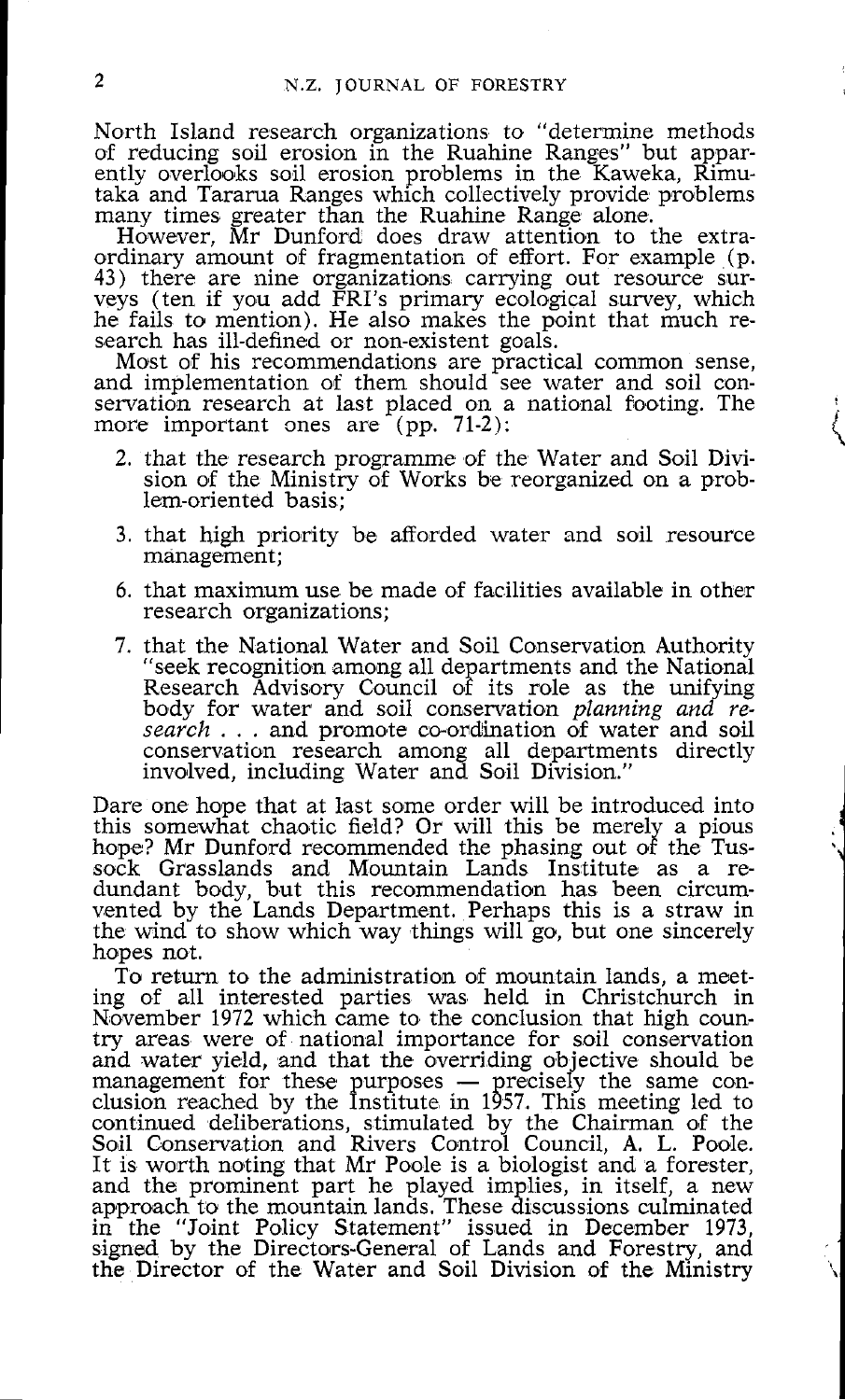of Works and Development. It includes a "Statement of principles and objectives", clearly laying down that "soil conservation and water management are of absolute priority" in the high-altitude lands of the South Island, and puts the onus on the National Water and Soil Conservation Authority to implement its role to:

- (a) co-ordinate the activities of the land-controlling agencies so as to achieve the best possible standards of soil conservation and water management in the catchments;
- (b) identify national priorities and co-ordinate rehabilitation where required; and
- (c) identify national priorities for research in these areas.

The roles of catchment authorities, Land Settlement Board, Department of Lands and Survey, and the N.Z. Forest Service are also spelled out, including retirement from grazing where necessary, and rigorous control of damaging animals. Recreation is recognized as a legitimate iand use in these areas. In addition, the Policy Statement (Appendix 3) lays down the procedure for preparing and implementing overall catchment control schemes and management plans, in which catchment authorities will play **a** highly signiicant role. These schemes will be concerned not only with management of the mountain lands, but will be related to downstream values in terms of water resources, river control and sediment discharge.

The National Water and Soil Conservation Authority thus becomes the arbiter and general overseer of all the diverse interests concerned (some powerful and vested). This role will need to be handled with great responsibility and care, with good will and a spirit of co-operation from all others **<sup>t</sup>**' involved.

The stage is therefore set for major improvements in both research and management. It is certain that forssters should play an important role; indeed both the South Canterbury and Southland Catchment Boards have appointed foresters to their technical staffs. **To** solve the immense problems in- volved will require a multi-disci linary approach in which volved will require a multi-disciplinary approach in which foresters, over the years, should play an increasingly important part.

The Institute will watch developments with critical interest.

#### *Introduced Wild Animals in Forests*

In the latter end of 1973 there burst into prominence a "helicopter war" among deer meat recovery firms operating<br>in Fiordland National Park and adjoining mountain lands.<br>This was no doubt a flare-up from a long smouldering dis-<br>satisfaction at policies adopted by public agenci

trol" helicopter hunting in the National Park.<br>There has been some ambiguity in Government policy (as<br>exemplified by the attitude of different Departments of State)<br>on this issue. The Noxious Animals Act, 1956 is termed "A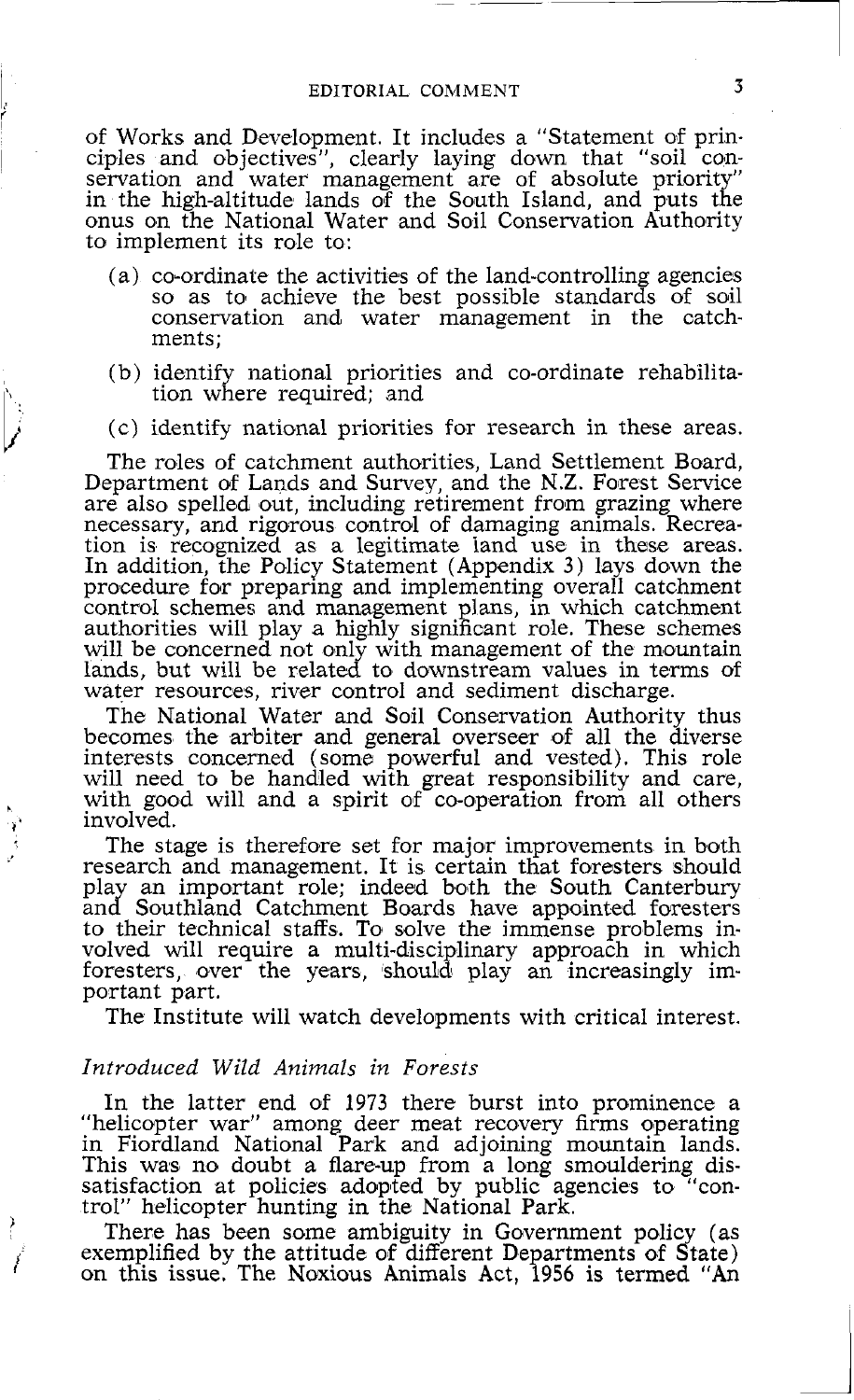Act to make provision for the control and eradication of harmful species of wild animals" and one of the powers of Act to make provision for the control and eradication of narmful species of wild animals" and one of the powers of the Minister is that he "may from time to time  $-$  (d) prepare and issue plans and publicattons for the control and eradication of noxious animals," The Forest Service, following a meeting on Noxious Animals in 1958, much reduced the area over which the old Wildlife Division of the Internal Affairs Department had attempted control (without notable success) in favour of a wiser policy of concentrating control resources. The official Forest Service policy, sincc, that time, has been: "To control noxious animals generally, to a level dictated by correct land use, and to eradicate noxious animals locally where necessary and practicable, following an order of priority dictated by the values at stake and at a rate gov erned by available finance." There is little doubt that this policy bore fruit, but the efforts of the Forest Service, in the South Island at least, became obscured by the sudden burgeoning of commercial hunting in the late 1960s. Like any youthful adventurous industry, the early years were rough and tough, but the effect of commercial hunting has been, by and large, a reduction in animal numbers o tract of country.

> The Lands Department, on the other hand, adopted a quite<br>different attitude and appeared to be keen on meeting the<br>wishes of the Deerstalkers Association in regard to the herd<br>of wapiti in Fiordland National Park — strictl of which all Parks Act which the Department is charged with<br>administering via the National Parks Authority and Park<br>Boards — and to attempt to manage this herd in the interests<br>of sportsmen. The Lands Department's attitude animals on retired run country appears to be more obscure. In an article in the *Press* ( 11 January 1974) A. S. D. Evans, President of the Federated Mountain Clubs of New Zealand, draws attention to the fact that some holders of pastoral licences were organizing safari hunting for profit on Class licences were organizing safari hunting for profit on Class<br>VIII and VIIE land (both with serious erosion problems) and that consequently animal numbers had been allowed to increase there. He pointed out that the taxpayer, through the catchment boards, had subsidized retirement of this country from the original grazing leases, and that if the retired landis continued to be grazed (by wild in place of domestic animals) then the taxpayer would again be faced with the account for rehabilitating the land in the interests of soil and water conservation. A reply by M. V. Prouting, of Mesapotamia station, which appeared in the *Press* on 1 February, did not entirely allay suspicions that all is not well.

> In August 1972 the Protection Forestry Division of the Forest Research Institute held a symposium entitled "Assessment and Management of Introduced Animals in New Zealand Forests", the proceedings of which were published in 1973. This symposium revealed the very considerable body of work undertaken by the Division, and provided some hope that methods, however crude, had been devised to determine the effects **of** animal control measures, and that these methods could be used by forest managers to assess the results of their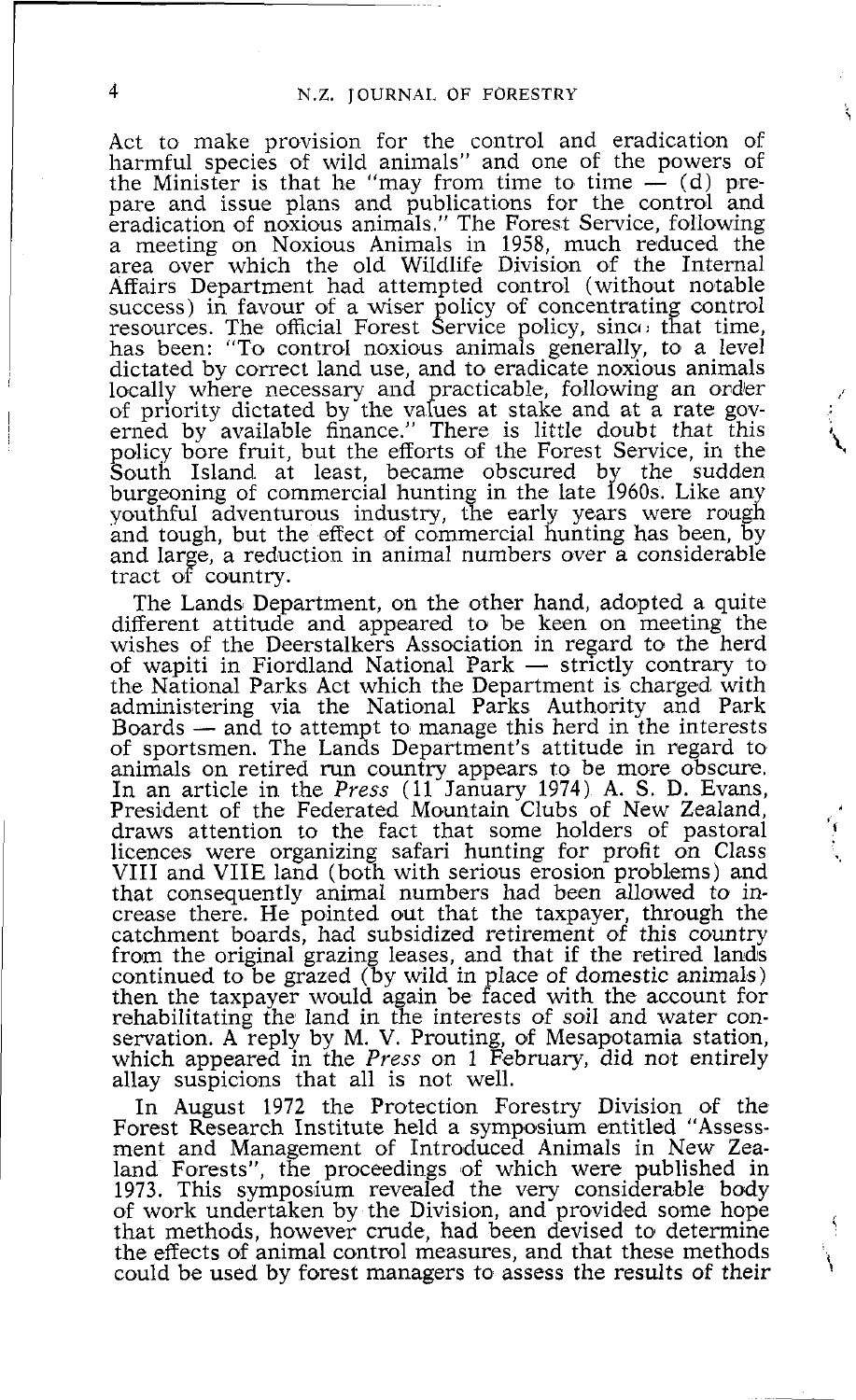work. There was some special pleading, with stress on the entirely inadequate resources supplied for research in this vital area. And there were some sharply contrasting points of view; some wished to see complete extermination while others pointed out the undoubted social and recreational value of these animals. Dr J. T. Holloway made much of the distinction between "control" and "management", taking the view that, while management might be possible far in the future, if ever, the overriding consideration is control of animals in the interests of ecological stability and the conservation of soil and water in the catchments in order to protect downstream values. It was significant that everyone steered clear, carefully, of eradication as an aim.

Whatever the merits of academic discourses on the subject, it seems that management is gradually being forced upon 'the State. In the first half of 1973 wide-ranging talks were held involving several Government Departments and the game meat industry, including the Civil Aviation Division. The outcome was that helicopter hunting in both islands is to be controlled carefully —that is, managed. The eventual objective is to have hunting helicopters licensed in the same manner as topdressing aircraft, under the Air Services Licensing Act. In the *Press* of 1 February the Director-General of Lands, R. J. MacLachlan, stated that the Land Settlement Board was drafting a new policy dealing with safari hunting on pastoral leases. Under this policy, Class VIII and VIIE land would be excluded, and the occupier would be required to "keep noxious animals down". The latest devempment is that the Government has set up a Caucus Committee to look mro various aspects of the control of noxious animals. These all indicate that some form of management is necessary.

Game meat is a luxury item, and there is no guarantee that a stable market will be available. Over the last few years, a stable market will be available. Over the last few years, the earnings of hunters have been so high that the Forest Service has not been able to attract many for official animal control operations. And, as the industry settles down, and bases its economics on daily recovery rates, so there may be a tendency to "farm" hunting areas to meet these management requirements. Whether the levels achleved by these means will be sufficient to preserve catchment areas is a moot point. At the same time the demand for private recreational hunting also increases annually, sometimes conflicting with commercial hunting. Both trends give weight to pressure for the Forest Service to relax its deer control operations. It would, at least in some critical areas, be most undesirable to adopt a false sense that such control measures are no longer necessary.

In general, therefore, there appears to be a good case for resary.<br>In general, therefore, there appears to be a good case for re-<br>appraisal of official policy. Some deer in some places — for<br>example sambar in the dune country of the Manawatu In general, therefore, there appears to be a good case for reappraisal of official policy. Some deer in some places — for example sambar in the dune country of the Manawatu — can be considered harmless, and indeed as an as can be considered harmless, and indeed as an asset. There is equally good reason to consider some areas as entirely recreational, where deer up to a certain population density, which can be readily maintained by private hunters, can be tolerated. In this regpact it is surely significant that **W.** Swale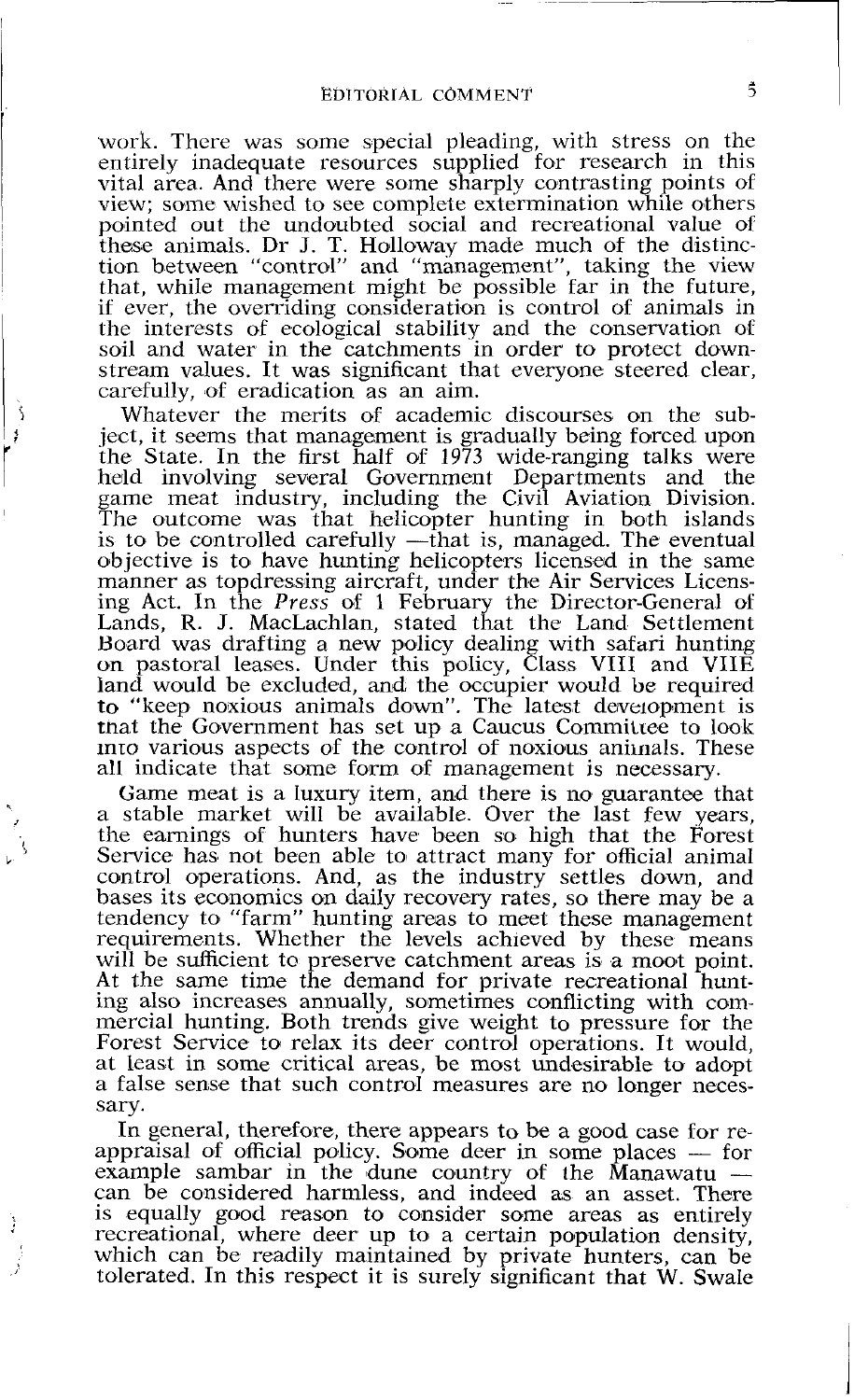reported to the Animal Symposium that his company was deliberately restricting hunting in its exotic forests in order to increase deer numbers. Similarly, in areas such as the Blue Mountains in Otago, exotic forests have scarcely suffered significant damage for several decades while private hunters ment dance the control. Nor need forest managers<br>have exercised sufficient control. Nor need forest managers<br>ment — "the purposeful maintenance of a yield of animals<br>of desirable quality to satisfy recreational and/or comm ment — "the purposeful maintenance of a yield of animals of desirable quality to satisfy recreational and/or commercial demands".

It is not indeed game management as such that the forester is concerned about, but with forest management for the production of goods and services to satisfy public needs. In certain circumstances the overriding objective will be soil and intervals water conservation, where deer and other animals must be rigidly controlled. In others, a legitimate aim will be the **<sup>h</sup>** provision of hunting for recreation. It is the activity of hunting which is important, not the killing of the animal, so that demand for the final product is widely elastic; that is, population density and sustained yield are of only minor importance. What is required is to lay down management objectives for each tract of country and to prescribe accordingly, related to the management of other aspects of the resource.<br>What is of importance  $-$  a point that seems to be going thy default  $-$  is that if such management is to be to the management of other aspects of the resource.

to the management of other aspects of the resource.<br>
What is of importance — a point that seems to be going<br>
by default — is that, if such management is to be effective,<br>
the provision of properly trained staff, including staff skilled in determining animal/vegetation relationships and interpreting trends as a basis for operations, is an essential prerequisite.

#### I *New Ventures in Forest Management*

In the 1920s erupted a rash of bond-selling land and forestry companies in New Zealand, often using the enthusiastic fore- t casts of the first Director of the Forest Service, L. Macintosh Ellis, in their promotional literature. This movement largely resulted in the despair of thousands of small investors and the opprobrium attaching to all bond-selling forestry or- ganizations in the 1930s. Very few of these survive, and nearly 40 years have elapsed before a modest new beginning has become apparent.

In November 1973 the prospectus of Forest Investments Ltd appeared. The purpose of this company is to allow individuals to share in the long-term gains inherent in radiata pine plantation forestry in New Zealand. The shares offered to the public will not be listed on the stock exchanges and will retain their nominal value for gift and estate duty purposes until the first crop is harvested. There are other novel features. The company has secured a substantial Forestry Encouragement grant which will materially assist in initial establishment of the crop. This crop is to be grown for the specific purpose of log sales to be offered on the world market. Fletcher Timber has contracted to log and market the produce with the proviso that they have a prior right to purchase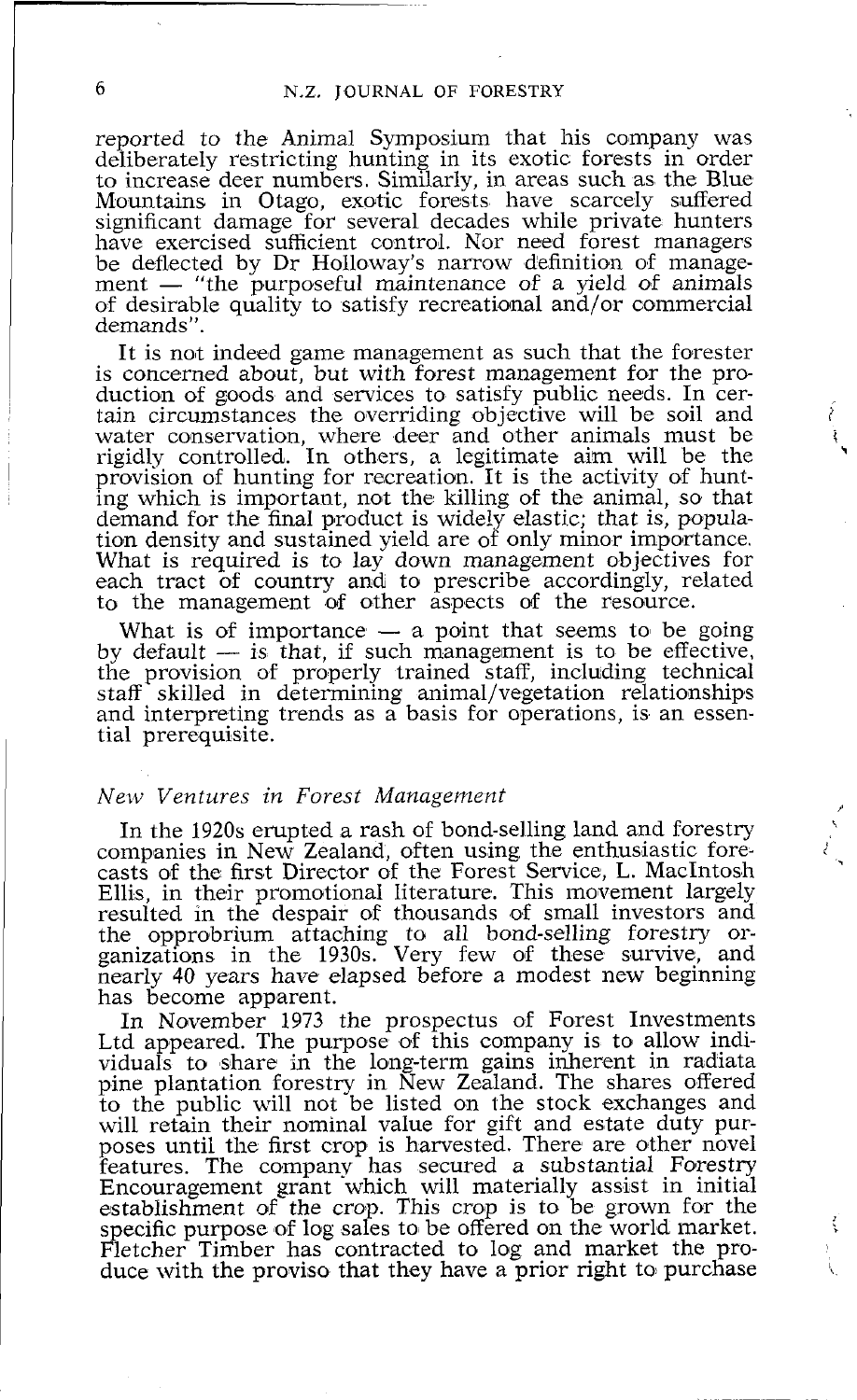if they can match "the most suitable offer" made to Forest Investments Ltd. But in addition Fletcher Timber agrees to purchase, should no other market eventuate, at a guaranteed minimum price adjusted annually according to the formula set out in the Stumpages Working Party Report. There are specific risk-reduction measures, with guaranteed salvage of windthrown timber, and some 1500 acres are to be managed on a farm and forestry basis. The whole deal is set out in a simple straightforward fashion in the prospectus, and early simple straightforward fashion in the prospectus, and early indications are that it is a popular investment. Although the investors forgo interest until the first crop is harvested, there is every indication that in the long run the monetary gains will be substantial, while the value of the growing crop, up to the time of harvesting, will keep pace (at least) with contemporary money values. On the face of jt, it looks as if investors have nothing to lose, and plenty to gain, should they decide to back this venture. The Fletcher Timber Co., not lacking in forest management expertise and experience, have contracted to establish and manage the forests, and have in addition engaged the services of J. *G.* Groome and Associates as consultants.

In February 1974 a similar venture was launched by the Perpetual Trustees Estate and Agency Company of New Zealand Ltd, under the title "Nuhaka Farm Forestry Fund". A Forestry Encouragement grant has also been obtained. The objective is again to produce logs for sale on the world market, and the intention is for the scheme to be an integrated foreslt and farm project. P. F. Olsen & Co. Ltd, forest consultants, have been engaged to oversee forest management, and Newnian and Mollison have been engaged as farm consultants.

Earlier ventures in trying to interest the public in afforestation projects have foundered on the fact that there was no guarantee that the crop would eventually command a market, but present wood demand trends are such that the future market position has been viewed with a good deal of optimism in both these schemes. Forecasts of yield, however, may be too optimistic.

At the other end of New Zealand the Northern Southland Farm Forestry Association (largely due to the indefatigable efforts of its Secretary, David Milligan) has launched the idea of a Farm Forestry Co-operative. Such a departure was suggested by the present Minister of Forests in 1973 (and was commented upon editorially in VoIume 18, No. 1). Under this scheme the small grower will still retain his own timber on his own property, but he will engage, along with other who will integrate individual holdings into a district management plan and will, among other things, market the timber when required by the owners. This will in effect put the small grower in a greatly improved bargaining position  $vis-a-vis$ buyers, and will thereby no doubt give forestry a much more prosperous image in the locality. It is apparent that at least one more farm forestry body is keenly interested in this development.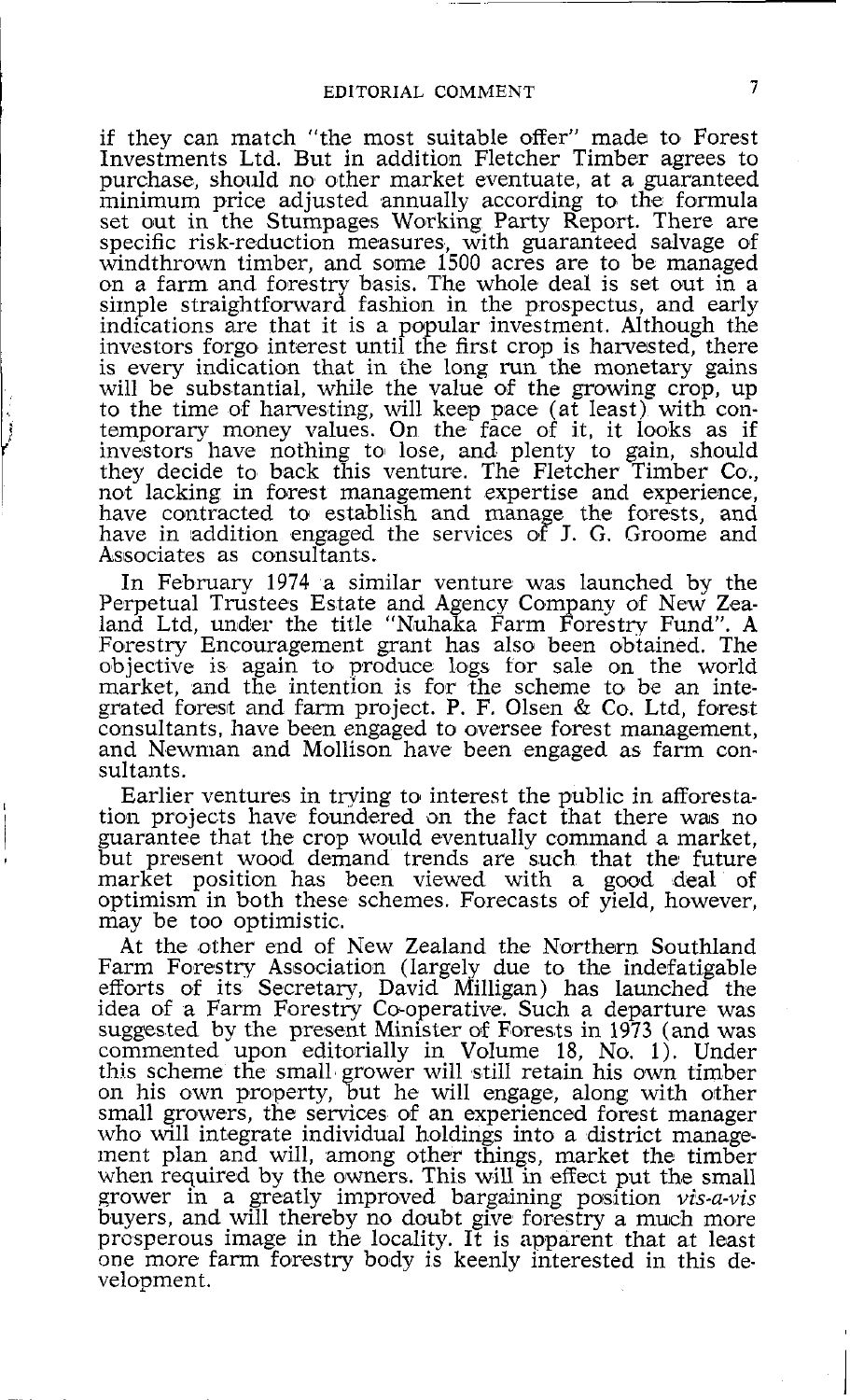Both these new departures are to be greatly applauded, and we wish them every success, with the hope that others will be encouraged to embark on similar ventures.

# The Forests Amendment Act 1973

The current Government has developed a much more objective attitude to land use than some of its predecessors, some of whose members appeared to consider any land supporting a blade of grass to be suitable only for agriculture.<br>The present Government has made some very sensible purchases of forest land, including over 200 acres of expensive real estate near Cambridge to be used as a major central nursery to serve both Auckland and Rotorua Conservancies. These purchases appear to have been made on the basis of realistic evaluations of the proper use of the land both technically and economically.

An important change in land use policy is embodied in Clause 4 of the Forests Amendment Act 1973. State Forests have for over 50 years been made up of Permanent and Provisional State Forest land. The concept of Provisional State Forest was devised by the Hon. Sir Francis Bell in 1919 as a means of protecting a greatly increased area of forest in the face of rapid and often unwise clearance for farming. Initially rhe area of Permanent S.F. land amounted to only two million acres, with over five million acres **of** Provisional S.F. land. 'Today the position is reversed with over eight million acres c,f Permanent S.F. and only two million acres of Provisional S.F., most of which is suitable only for forestry purposes. Over the years the tedious and protracted business of converting Provisional to Permanent S.F. has ground slowly, bit by bit. Now, a realistic piece of legislation has cleared the decks by abolishing the Provisional appellation. This is, however, no land grab by the Forest Service which, by and large, has shown no reluctance to release land for other purposes should this be considered the best use for the land, while maintaining the legal safeguards in the Forests Act.

Under the second clause of the Act the Minister may, by notice in the Gazette, set aside land to be dedicated for a specific purpose. This arose partly from public unease that the reserves defined in the beech scheme would have insufficient legal standing, and partly from recommendations made by the Officials Committee for the Environment: "That greater scope for public notification and objection be required before reserve or protection forest areas are withdrawn or amended" and: "That the Forest Service seek to find an appellation other than 'reserve' to describe forests zoned for amenity, protection and like purposes". Dedicated land may not be used or developed for any purpose inconsistent with the purpose for which it was originally set apart and the Minister may not revoke such dedication until he has given public notification of his intention and has considered all objections. This provision, while allowing for the public to have some say in the matter, also permits the controlling authority to practise multiple use where this is com-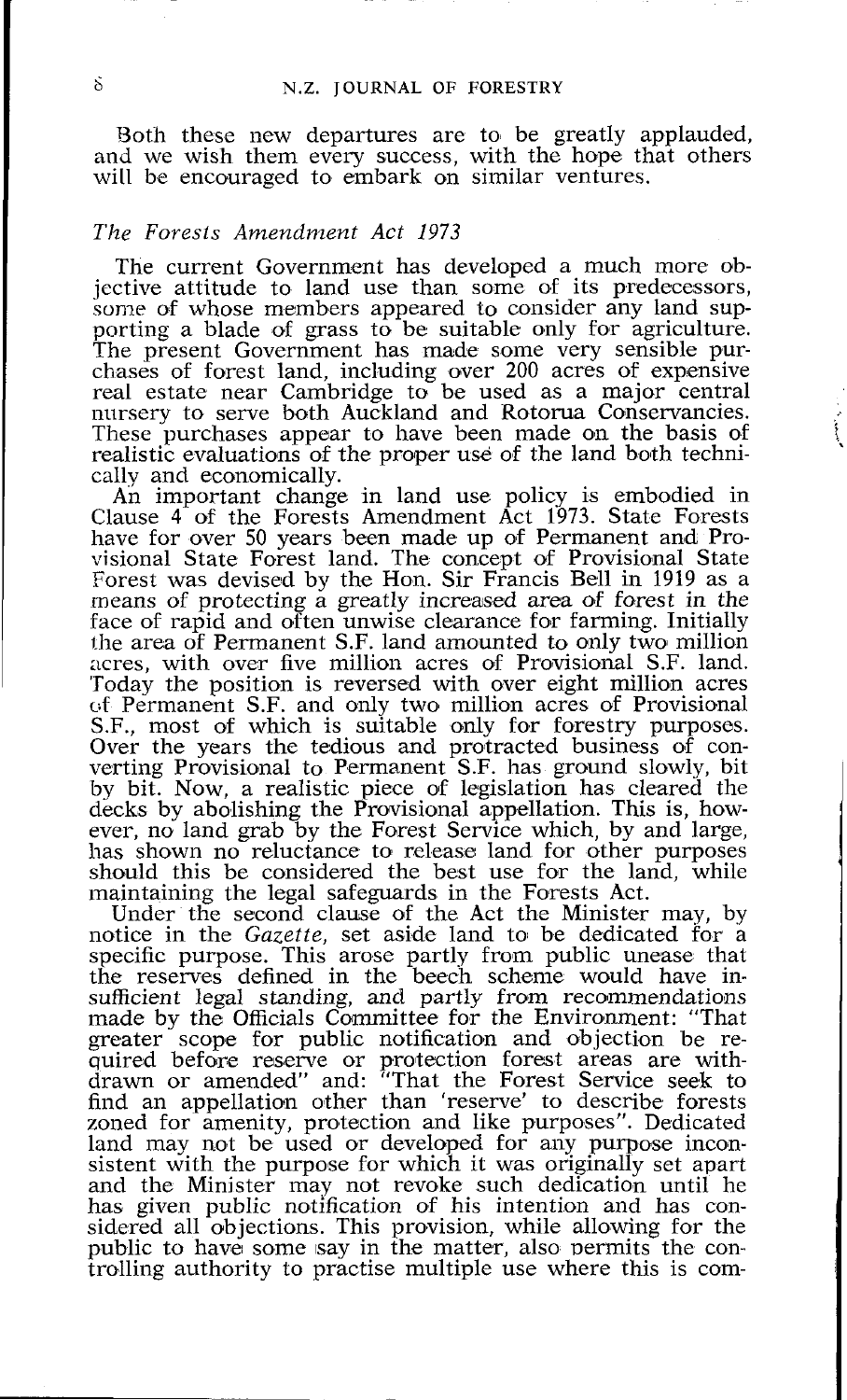*patible with the principal objective* of *dedication. One is reminded of those beautiful "couronnes" in France, set aside for public enjoyment, but still yielding prime timber, harvested with the utmost care, without in any way interfering with public recreation in the area.* 

*The third clause allows for the establishment of the South Island Beech Forests Management and Utilization Council, whose job it will be to "advise the Crown in respect* of *the management and utilization of the beech forest resources in the South Island, after considering all aspects, including those affecting ecology, conservation, wildlife and recreation". One is inclined to the view that perhaps proliferation of Councils*  may not be in the best interests of forest management, especially a Council which embraces such a wide geographical area with such diverse ecology and such an array of varied *human interests. Moreover, what will be the attitude of the Council to the considerable areas of podocarp and other types of forest adjoining the beech areas? And how will this Council relate to the various Regional Development Councils? Much will depend,* of *course, on the members appointed to the Council, but it may have been better (if a Council is really necessary) to have set up two regional Forest Manage*ment and Utilization Councils, one for Nelson-Westland and *one for Southland-Otago, with purview over all types of forest*  and forest land. Is not the proper use of the very extensive *areas of rimu forest of similar public concern to the utilization of beech forests? Or do we still regard the rimu forests as a mine for the production of cheap rough-sawn building timber?* 

*Despite these criticisms, one must admit that this is a small Act with a big punch, and welcome it.* 

#### *Five, Chemicals and Pollution*

*A curious word is pollution when one considers the Latin*  word from which it is derived. But there can be no doubt *about the vogue it now enjoys, the flames of righteous (but oft times ill-informed) public indignation being assiduously fanned by the media. Silent Spring by Rachel Carson flashed like a meteor into our ken, rightly drawing attention to the apalling effects of chemicals misused. As people have huddled more and more into cities, and as governments and parliaments have become more urban-oriented, so a more mechanistic outlook, as opposed to an ecological bias, has prevailed. Mishandling of agriculture by both communist and capitalist*  governments has been one effect of this unfortunate change. *and in some countries farmers are being more and more forced into an economic straight-jacket where they have to consider their land merely as a productive medium to be punished into producing the maximum possible yield. In a world where at*  least 40% of the inhabitants are ill-fed, and where population *is growing at a calamitous rate, this situation will become*  worse rather than better, and we could well look to past *worlds where similar situations led to disaster, such as the decay of the Tigris-Euphrates civilizations, the end of the vast Roman granary in North Africa, and more recently the huge*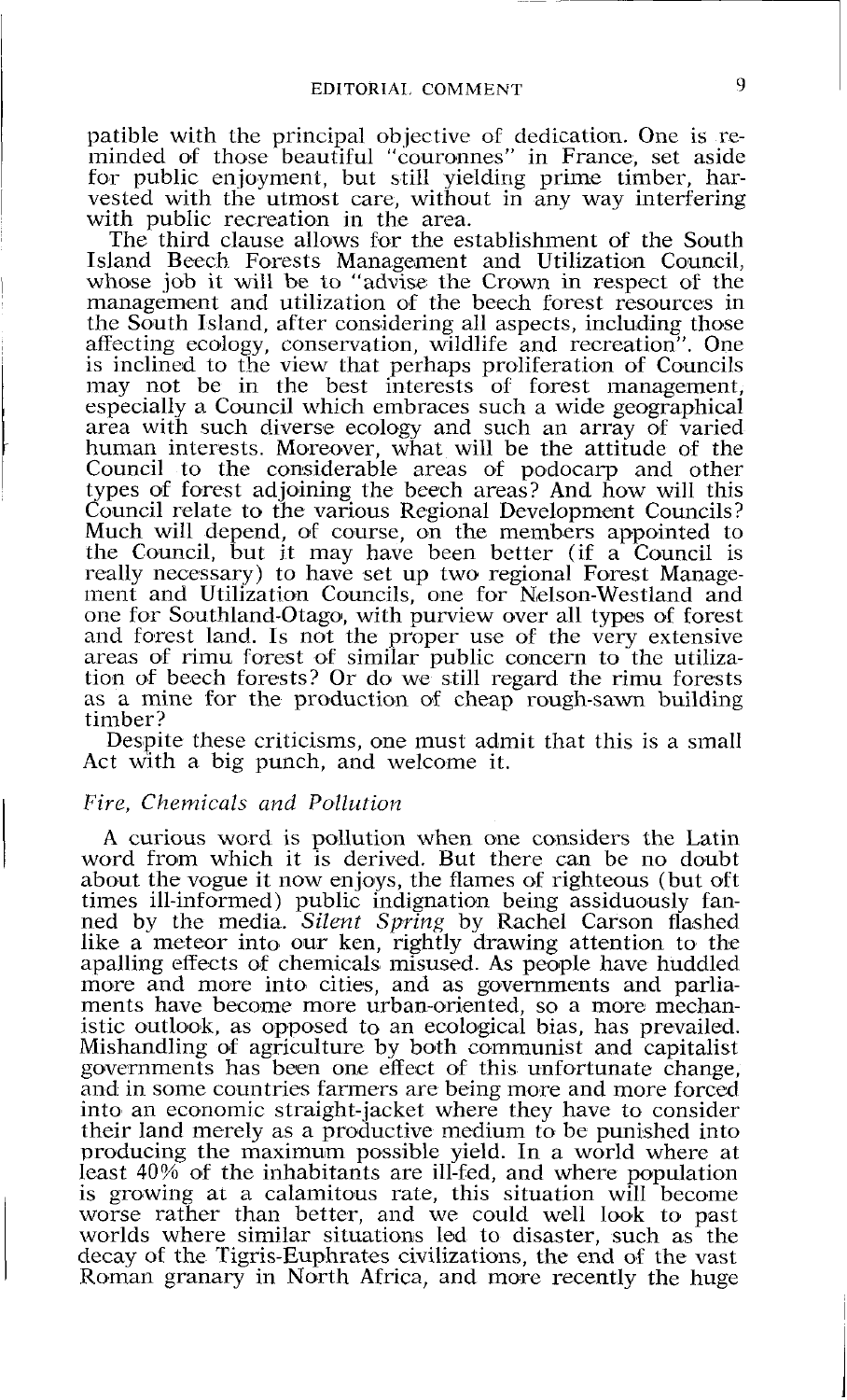"dust-bowl" created in North America. Soil, in a word, must be treated on its own merits, and not according to the dictates of finance.<br>This is not to say that soil cannot be cajoled into improving

its performance by judicious use of fertilizers, nor that the biosphere cannot be improved (from the human standpoint) by careful control of harmful insects, fungi and plants. Those who wish to put back the clock significantly come from affluent societies who are unable to imagine the desperation of peasants trying to scratch a miserable livelihood from playedout soils, subject to perils from flood, drought, epidemics and other disasters. Man can control his environment to some where the best possible yield is balanced by the least possible environmental damage. Industrial economics should not be allowed to distort this ideal pattern.

There are still large tracts **of** undeveloped and unproductive land in the world, and there is every indication that they will be required to sustain human needs. There is no point in burying one's head in the sand or in adopting a "back-tonature" philosophy, nor in trying to stem any further develop-<br>ment. There is, however, much point in seeing that landclearing tools are used properly, with minimum damage to the environment, since fire and herbicides will clearly continue to be two of our major tools for Iand clearing and control of vegetation. There is also much point in pressing for research Either methods for the safety control of the two of our major tools for land clearing and control of vegetation. There is also much point in pressing for research into safer methods — biological control of insects, fungi a into safer methods — biological control of insects, fungi and indeed higher plants is not to be ignored.

Among land users, foresters can produce what looks like major devastation and pollution of the environment by burning off large tracts of country. And yet, for any one rotation, this may occur only once in 30, 40, 50 or 100 years, while in the intervening period the forest has a healing role, building up soils and humus, trapping carbon dioxide and releasing oxygen. With increasing intensity of wood use it may be that only one fire, to start the cycle, will be necessary. Moreover, the managed production forest may in time become vastly<br>more important to human welfare than it is now as fossil<br>fuels — the basis of countless industries — become scarcer;<br>the current cuthack in Middle East oil sumlies is fuels — the basis of countless industries — become scarcer; the current cutback in Middle East oil supplies is only a start to accumulating shortage of non-renewable resources.

Forest managers are also increasing their use of herbicides for breaking in land for production, and it is clear that the human fear of the unknown is no less potent today than it was in past centuries. The fear of herbicides is akin to that experienced by soldiers in the last war, thousands of whom contracted malaria because they feared that the prophylactics provided might lessen their virility. Among the most important herbicides must be counted 2,4,5-T which, two years ago, was supposedly linked with foetal deformations. This eventually resulted in a Supreme Court case where Mr Justioe Haslam vindicated a decision of the Agricultural Chemicals Board concerning the use of, and control of the use of, that chemical. In spite of public fears, new herbicides continue to appear on the market, while foresters increase their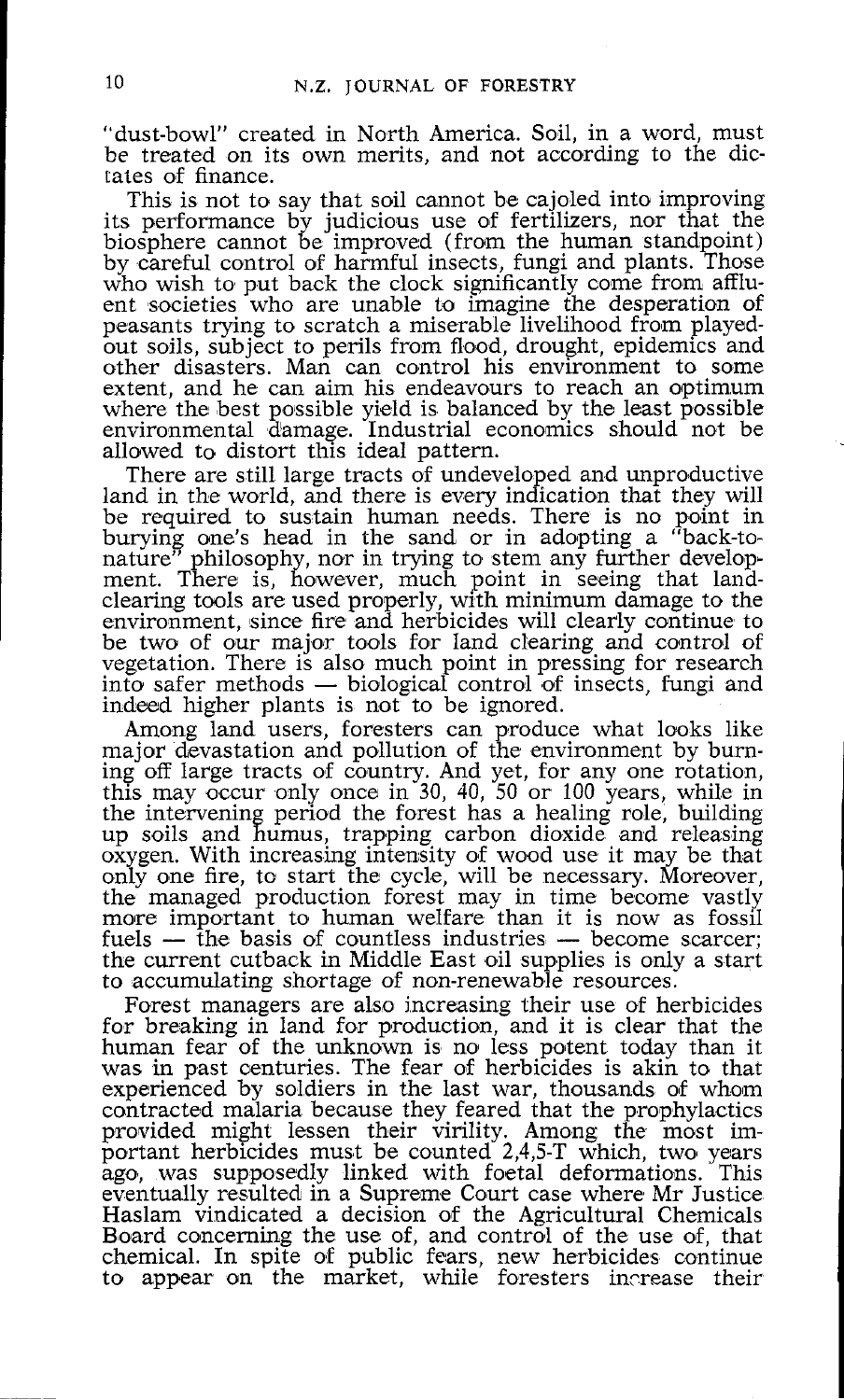knowledge of them, and also improve their skills in applying them. In the early years, herbicides were used as blunt instruments to cudgel vegetation into submission. This is no longer true, for herbicides are treated rather as a scalpel than as a club, the dose being carefully prescribed to deal with the particular needs of a particular situation.

Nor is the public generally aware of the immense safeguards now laid down by appropriate authorities before any new chemical is allowed to be used. From the first finding of a promising chemical, to the initial sale of a new herbicide based upon it, can take anything up to ten years, and costs can mount to \$10 million or more. Effects on the environment, on wildlife, and the likely effect on humans, are exhaustively examined. There is no case for indiscriminate use of any chemical, but at the same time we cannot ignore their great value to human livelihood. Wise use is justified.

## *Contorta Pine* - *Weed or Econornic Species?*

It has been said that a weed is a plant in the wrong place. From time to time rather alarmist statements are made about contorta pine as a weed in various parts of New Zealand. In the early 1960s it was thought to constitute a threat to the South Island high country, with the result that the whole matter was studied by the Protection Forestry Branch of FRI. Their report, presented in 1967, showed that the risk of spread would occur only where run country was managed rather extensively, carrying much less than one stock unit per acre. At the same time, the Protection Forestry Branch was continuing to demonstrate the value of contorta pine for rehabilitation of some types of high country soil depletion.

More recently attention has been transferred to the neighbourhood of the Waiouru Military Reserve and the Tongariro<br>National Park, where natural regeneration from stands in Karioi Forest, and from windbreaks within and near Waiouru, has spread over considerable areas. Military authorities are concerned since a forest cover renders the area unsuitable for the purposes for which it was reserved, while Park staff aim, in accordance with the Act, to exclude alien plants, paraim, in accordance with the Act, to exclude alien plants, par- ticularly those likely to continue vigorous spread. Foresters tend to view the situation with an ambivalent atti-

tude. Contorta pine has demonstrated its value on poor soils, high elevations and frosty sites, and at Waiouru a large and potentially productive resource has come into being without any financial outlay whatsoever. Why not accept this windfall and cash in on it by stepping in and managing it for wood production? There is no question that attempting to eradicate the "weed" will be very costly and may itself have undesirable effects on the environment. And what if eradication (and that is the aim) proves to be technically infeasible? Fire, machines and herbicides are all being suggested as the "answer" but a combination of all three is likely to be needed.

Two points seem clear. So long as there is an ecological vacuum plants will inevitably invade. Therefore, so long as seed sources of contorta pine remain. regeneration will con